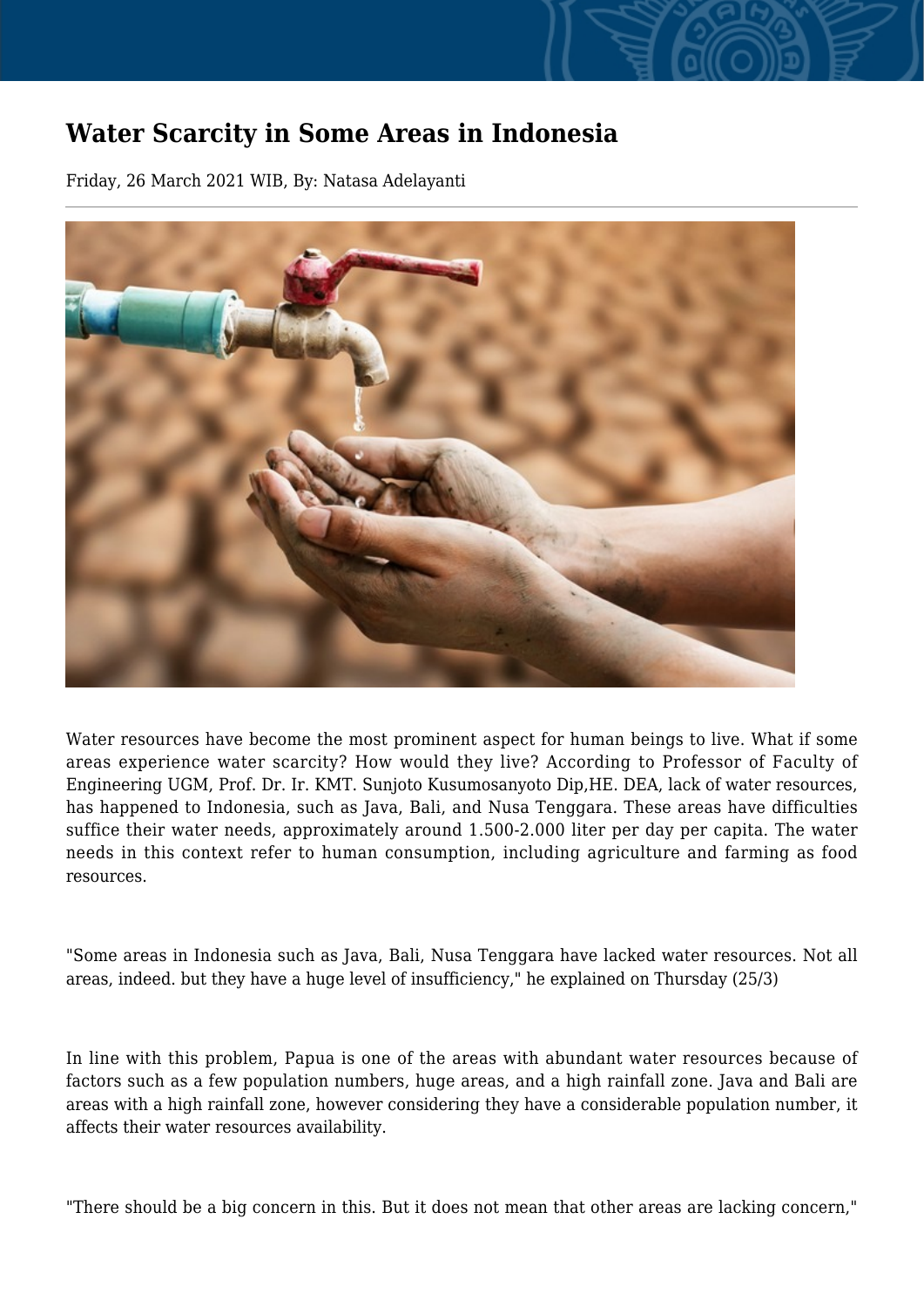Sunjoto added.

The man who has achieved Kalpataru as an Environmental Builder throughout his findings of the formula for calculating the RainWater Suction dimensions mentioned that this problem had not been reached out or even heard to people for now who live in areas with sufficient water resources. Otherwise, this has been a big problem that has made some people who live in the water scarcity areas worried.

The water resources' availability beneath Earth's surface in soil pore space has been decreased from time to time. Even the water that we use today should have been the water for our next generation.

"We unconsciously have used water resources that should have been for our next generations," Sunjoto said.

Sunjoto revealed that it was necessary to revive the water resources into abundant capacity, although quite challenging. Constructive and vegetative methods should take government and community action.

In the vegetative method, reforestation is necessary for forest-based areas. Still, it has shifted functionally because there is no longer a vegetation process. Besides, we should be concerned about planting trees in vacant land spread in various areas to increase the soil's infiltration capacity.

"To me, the vegetation method is still the best. We can be greening everywhere, even in vacant lands near the roadside," Sunjoto explained.

On the other hand, based on constructive methods, we can start to build rainwater permeation systems, either in the form of infiltration wells, infiltration trenches, or infiltration parks.

"Some houses should have provided rainwater permeation systems so that it can absorb the rainwater falls to their yard. This effort prevents water from flooding up to the road, and there would be a large supply of water in the well," Sunjata said.

Author: Gloria